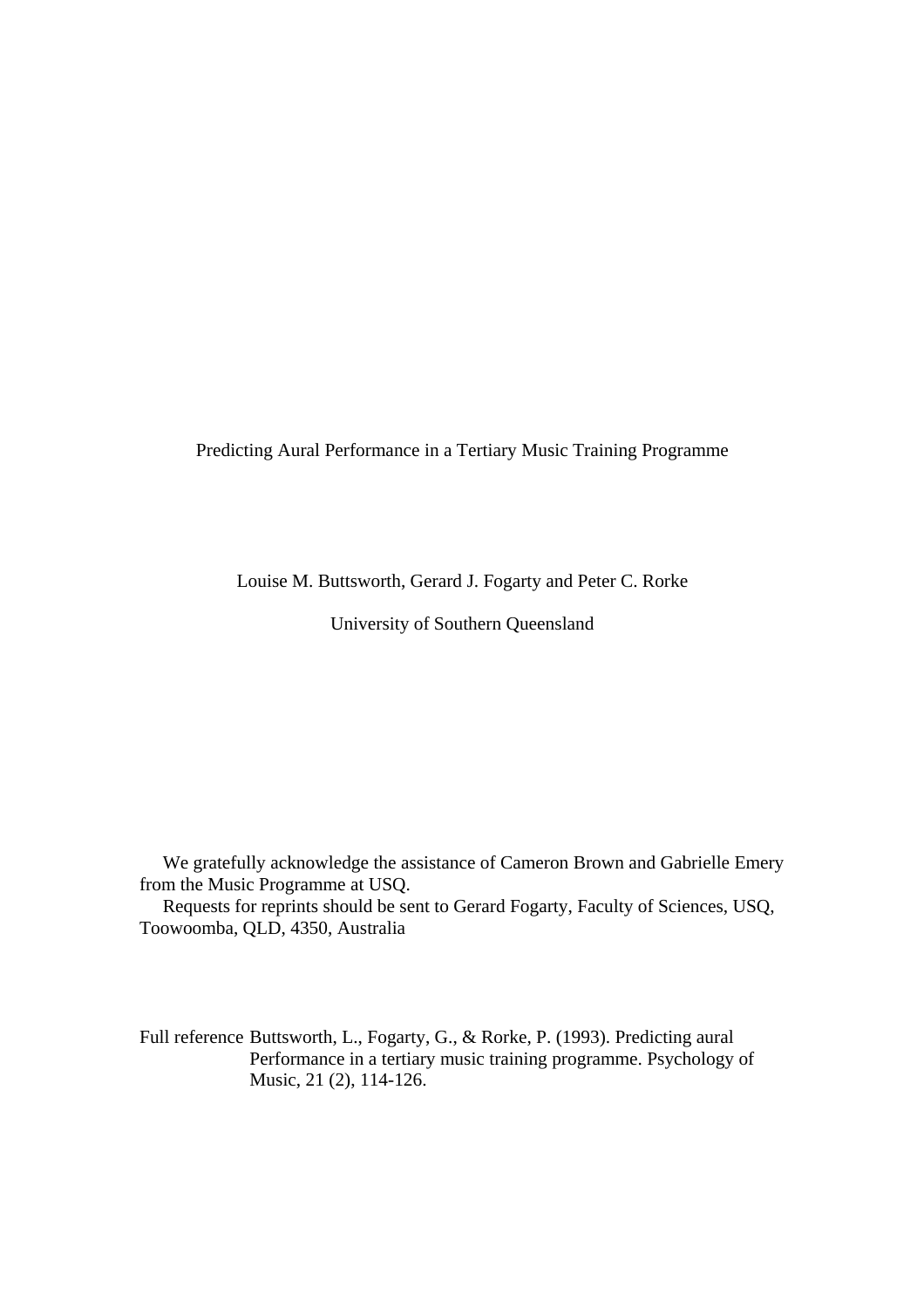## **Abstract**

Selection of students for entry to tertiary music training programmes is a difficult task traditionally undertaken by painstaking individual auditions, perhaps under highly variable local conditions as the selection team moves from region to region. A number of musical aptitude batteries have been developed but do not appear to have been widely embraced largely because of poor predictive validity. In the present study, a battery of tests designed to assess aural skills, an important component of musical training, was developed by a team of psychologists and musicians at the University of Southern Queensland (USQ). The battery consisted mostly of tests of pitch discrimination and intonation. All students (N=91) currently enrolled in the Music Programme at USQ completed the musical tests. A regression model was then constructed using test scores as independent variables and students' end of semester aural training performance scores as the dependent variable. The resulting model accounted for 36% of the variance in scores on final exam results, a result well beyond chance expectations. Further testing with a revised version of the battery is underway.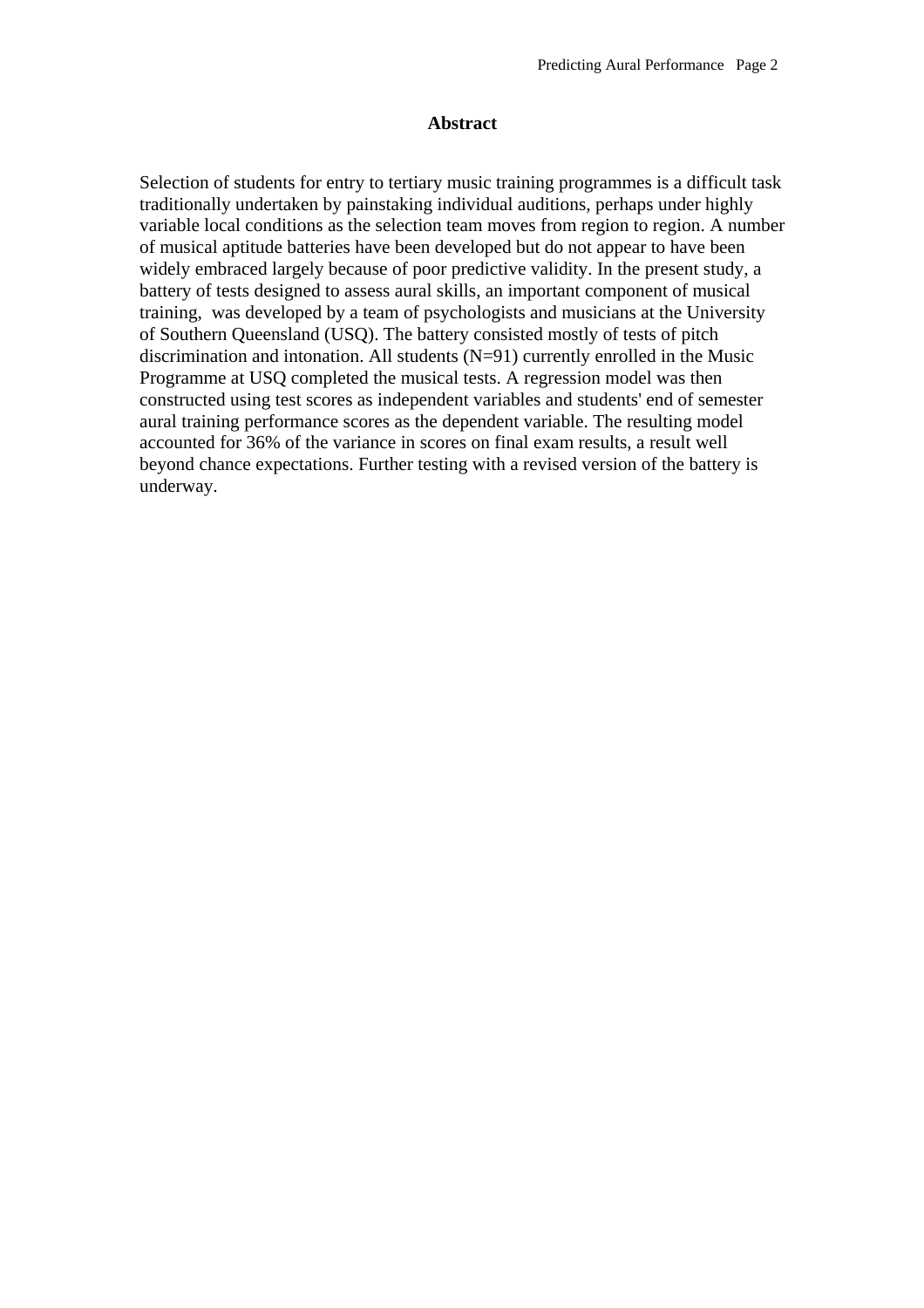## Predicting Aural Performance in a Tertiary Music Training Programme

 Throughout this century, a number of musical aptitude batteries have been developed (e.g., Seashore, 1939; Drake, 1954; Gordon, 1965; Bentley, 1966; Wing, 1970; Karma, 1985). The variety of tests employed in these musical aptitude batteries emphasizes the diverse range of skills and abilities that we associate with the musical area. Some of these abilities relate to the judgement of rhythm (Drake, 1954), others to pitch discrimination and tonal memory (Seashore, 1939), whilst others assess more complex abilities such as judgement of whether two passages are versions of the same model or fundamentally different (Gordon, 1965). In general, these batteries were developed to assist with the prediction of successful musical performance.

 When one turns from problems of predicting musical performance to problems of developing musical ability through formal training programmes, such as are found in tertiary institutions, we find that there are aspects of musical achievement selected for special attention. One of these special areas concerns what are known as aural abilities, which come under the general heading of listening skills. It has long been recognized that listening is more than the physiological sense of hearing. Sounds that are pleasant to one ear may be discordant to another. Perceptions differ from individual to individual and from culture to culture. Musicians, perhaps more than any other group in society, need to be aware of these subtleties because there is often a very fine line between sounds which are aesthetically pleasing and sounds which, although very similar in terms of physical properties, are not nearly as pleasing to the ear. It is for this reason that the development and training of aural abilities is seen as such a significant aspect of formal musical training.

 As with other areas of musical performance, the term aural is really something of an umbrella, used to cover quite a wide range of more specific abilties. Some of these specific areas are more important than others. One vital aspect of aural abilities concerns intonation, otherwise known as playing in tune. Accurate intonation is accepted as one of the foremost considerations leading to successful musical performance (Duke, 1985) and is also regarded as one of the most frustrating problems in music-making (Swaffield, 1974). This may surprise non-musicians who probably feel that most musical instruments are manufactured to produce an in-tune tone and that the task is simply to place the fingers correctly. This is certainly not true. With the exception of keyboard instruments and the majority of percussion instruments, fine tuning is required and specific techniques to achieve this differ from instrument to instrument. Above all, it is the musician's judgement of what is just right that determines the final tone, rather than any inbuilt feature of the instrument.

 Aural training, at the University of Southern Queensland (USQ) at least, aims to develop listening skills for a wide variety of musical contexts. More specific aims include improving the students' ability to identify sounds and reproduce them in firstly a vocal form and secondly in written form. The particular methodology used in 1990 to achieve these aims was based on aspects of the Kodaly approach to aural training and used relative solfege as well as absolute pitch names. Exercises involved both written and practical tasks. Written tasks included dictations and recognition of intervals, while the practical tasks included harmony singing and sight singing.

 Whilst it was recognised that the aural training classes led to the development of a large range of aural skills, senior staff in the programme felt that achievement was undermined to some extent by weaknesses in particular areas. The main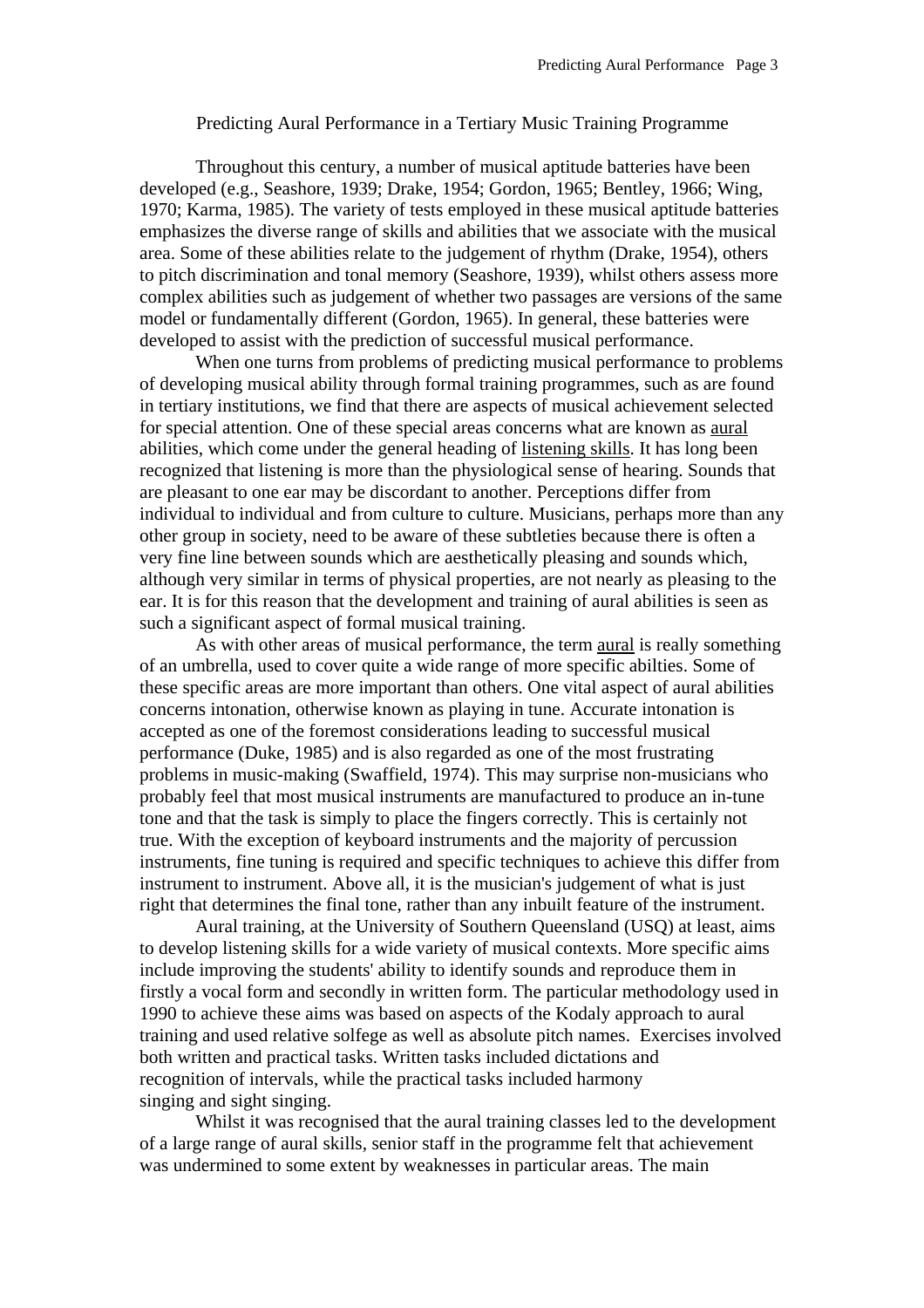weakness concerned the identification of out-of-tuneness, especially in ensemble situations. This is a key attribute of aural ability and also one of the most difficult to train. Siegel and Siegel (1977a) probably summarised the feelings of many professional music trainers when they posed the question: "Why is it, then, that musicians are so poor at telling 'sharp' from 'flat'?" (p. 406). They found in their studies that musicians with good relative pitch were very good at identifying the standard tonal intervals but that they were quite inaccurate when it came to judging in-tuneness within each of the intervals. Subjects had a strong tendency to rate out-oftune stimuli as in tune. Their explanation was that musicans develop a form of perceptual categorization, rather similar to that which we use to discriminate between vowels and consonants in the speech domain. As a result, they learn to tolerate pitch deviations and perceive the resulting tones as in tune. How does one distinguish this learned tolerance from the ignorance of the nonmusician, who also is blissfully unaware of the poor intonation?

 Fortunately, there are other aspects of aural training where the expected relationship between training and performance is evident. Siegel and Siegel (1977b) report that interval identification improves dramatically as a function of training with musicians reporting intervals as sounding qualitatively different from one another. Thus, overall scores on an aural training programme should still reflect expected differences between students who have mastered the material being taught in the course and those who have not.

 The present group of researchers came together to develop assessment tests which would give some idea of entry level intonation skills of students undertaking the aural training course and the relationship between scores on these tests and endof-semester results. It was decided at the outset to include a range of tests which differed primarily in the extent to which they tapped processes which were likely to be affected by the aural training programme but which also demonstrated significant individual differences at the outset. The resulting battery included tests of pitch discrimination and tests which assessed various intonation skills within different intervals. Because of the exploratory nature of the study, no attempt was made to formulate specific hypotheses regarding relationships between predictor and criterion variables.

## Method

#### Subjects

 The subjects who participated in the study included all of the music students in the Music Programme at the University of Southern Queensland, Toowoomba, Queensland. These students were either enrolled in the Bachelor of Creative Arts or the Diploma of Creative Arts. There were 91 subjects in all, comprising 64 females and 27 males. First year students numbered 25, there were 27 second year students and 39 third year students. Age of students ranged from 17 to 48 years, with a mean age of 20.46 years. All instrumental families were represented with 12 string players, 16 woodwind players, 13 brass players, 35 keyboardists and percussionists, and 15 singers.

## Description of Independent Variables

 The final battery consisted of fourteen tests. All tests contained four practice items with 30 test items and were attempted under standardised conditions by all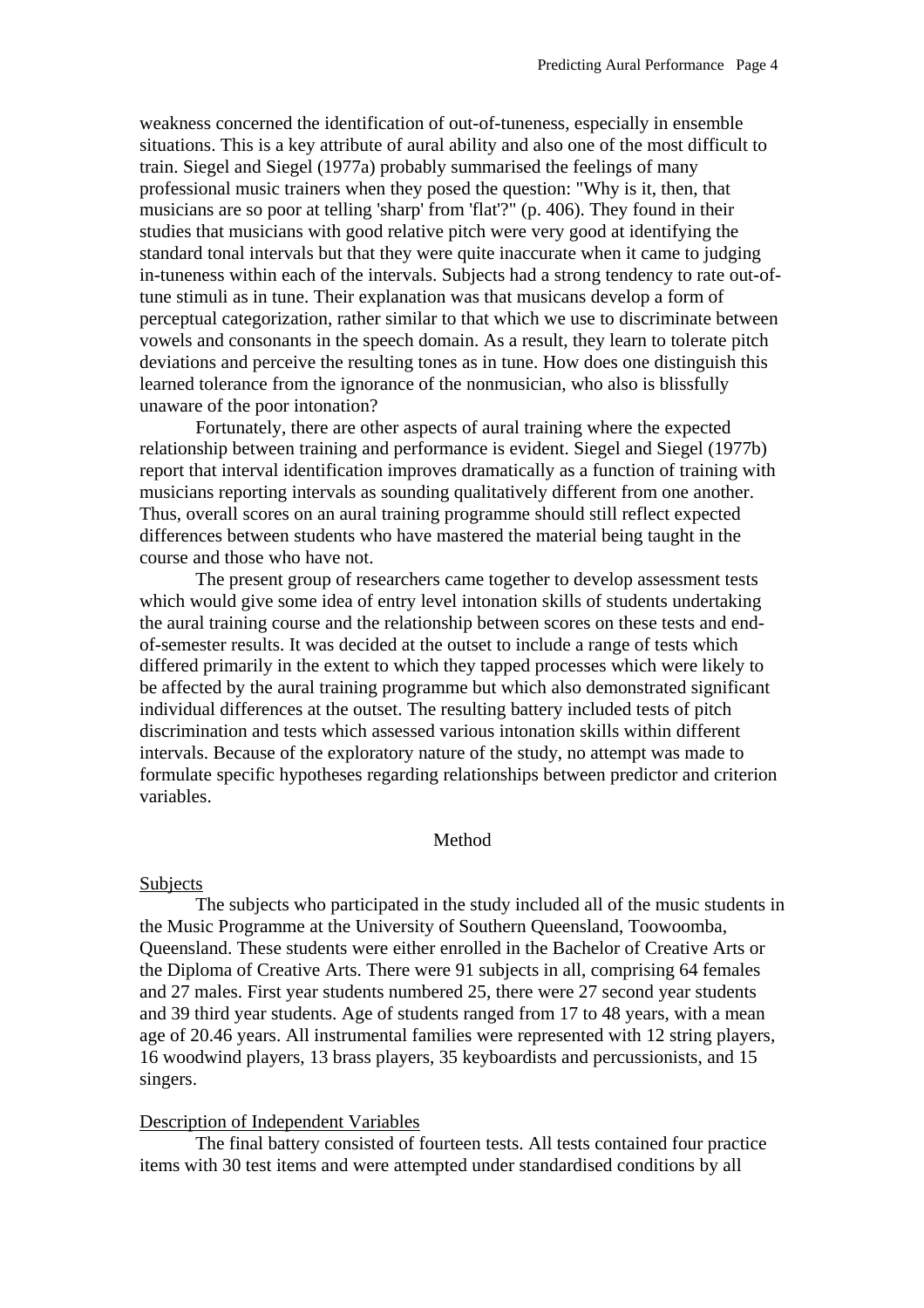subjects. Four of the tests were believed to be assessing unlearned aural skills, and these tests were similar to the sorts of pitch tasks found in musical aptitude tests. The tests required an identification of which tone in a melodic interval was higher, or whether a passage of tones was rising or falling in pitch. These four are described below:

- **Test 1:** The subject was required to identify which of two tones played one after the other is higher. All intervals from a minor third to an octave were used.
- **Test 2:** Similar to Test 1, except only tones and semitones were used.
- **Test 3:** This test required similar processes again, except intervals smaller than a semitone were used. Items one, two and three contained intervals of 50 cents, items four, five and six contained intervals of 45 cents, and so on.
- **Test 4:** Test 4 contained four-tone scale passages and the task was to indicate whether the passage was rising or falling in pitch. Major and minor scales were used.

 The remaining ten tests were believed to be assessing aural abilities which depended to some extent on prior learning, primarily intonation skills. Nine of the tests required an identification of which tone was out-of-tune in a passage of tones or a chord. The remaining test of the battery assessesed the ability to identify which particular scale form was being used in a passage of tones. These ten tests are described below:

- **Test 5:** The subject was required to identify whether the harmonic or the melodic form of the minor scale was being used. Since the sixth and seventh tones of the scale are the only discriminating factors between the two forms, only the four highest tones of the scale were used (fifth, sixth, seventh and eighth tones of the scale).
- **Test 6:** Two tones were played one after each other, and the subject was asked to indicate whether the second tone was out-of-tune or not. Intervals between a minor second and an octave were used.
- **Test 7:** Two tones were played at the same time, twice. In the first dyad, both of the tones were in-tune, and in the second dyad, the subject was asked to indicate whether either the higher or the lower tone was out-of-tune. Intervals from a minor third to an octave were used.
- **Test 8:** The subject was required to identify which tone was out-of-tune in a fivetone scale passage. The first tone was always in-tune, and the subjects decided among the remaining four tones. Major and minor scale passages were used.
- • **Test 9:** Similar to Test 8 except chromatic scale passages were used.
- **Test 10**: A chord was played twice, and the subject had to indicate which tone, if any, was out-of-tune. It differed from Test 7 in that three-tone chords, formed from major chords and their inversions, were used.
- **Test 11:** Similar to Test 10 except in that minor chords and their inversions were used.
- **Test 12:** Similar to the previous test, except that augmented and diminished triads and their inversions were used.
- **Test 13:** Again, this test is similar to the previous ones. This time, however, subjects had to detect out-of-tune tones in chromatic chords and chords using the superimposed third.
- **Test 14:** The final test used the same process as tests ten to thirteen except four tone chords were used as the stimuli. Chords using the Italian 6th, the German 6th and the French 6th were used.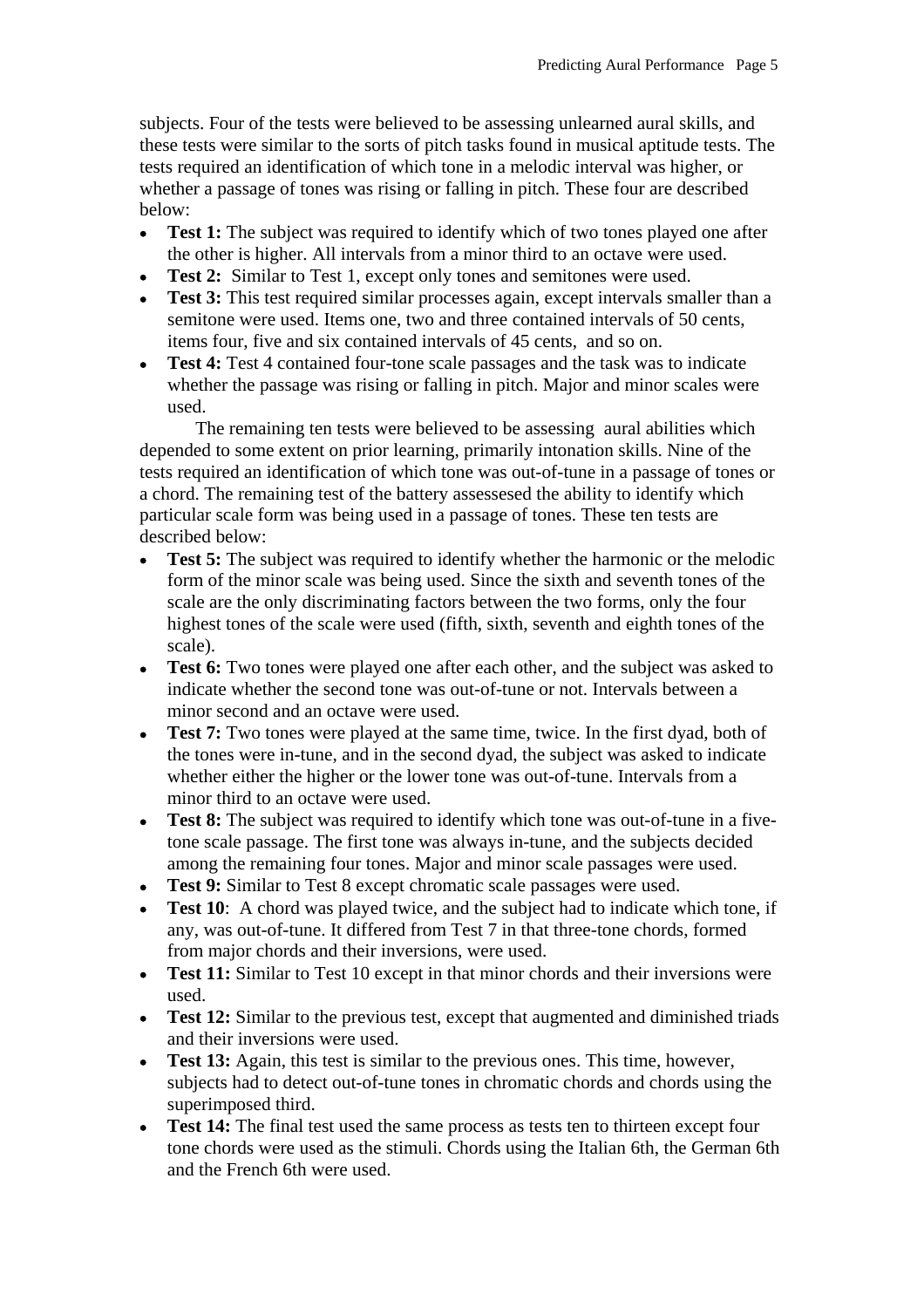## General Comments on Test Format and Presentation

 With a small number of response options, just two in the case of the first seven tests, guessing was clearly a possible strategy for the subjects. This is commonly overcome by using a large number of items in the tests. In the present instance, however, the tests were thirty items long, not sufficient to overcome errors introduced by guessing. Three other techniques were used to discourage guessing. Firstly, subjects were asked to do their best to determine the correct answer for each item. Admittedly, this is a very weak form of control. Secondly, wherever possible, subjects were given the option of responding that none of the tones were out of tune. Tests seven to fourteen included this extra answer option. Thirdly, each test was constructed in such a fashion that the initial items were quite easy for all subjects. For the tests that required a tone to be out-of-tune, for example, the amount of out-of-tuneness of the particular tone was initially large but, as the test progressed, the amount decreased. The medium by which the deviation was measured is called cents. Since 100 cents equals a semitone, the smallest unit in Western scales, the largest degree of out-of-tuneness possible is therefore 50 cents above or below the actual tone. For the tests that required a tone to be played out-of-tune, items one, two and three contained a tone that was 50 cents out-of-tune. In items four, five and six, the tone was 45 cents out-of-tune; in items seven eight and nine one tone was 40 cents out-of-tune, and so on. The last three items of each test contained a tone that was only five cents out-oftune. These measures were designed to maintain the interest of the subjects in the tests and, hopefully, to discourage guessing.

# General Comments on Test Construction

 All items were played within the two-octave range surrounding middle C on the keyboard.This range was chosen because it corresponded well with the four-voice vocal range, with the extreme high and low tones removed. For those tests where no tuning was involved, a piano sound was obtained on a Roland Planet-P synthesizer: MKS-10. The tones were played on the Roland Midi Keyboard Controller. The sound was obtained through the MKS-10, run through a TEAC 15,16 channel mixer, and recorded onto two channels (1 and 2) of a MCI - 4 track recorder. All editing was done on this machine before the tape was copied onto four channels of a TEAC A-3440 reel-to-reel recorder. This became the master tape for cassette copies.

 For the tests that required a tone to be out-of-tune by a certain number of cents, the Roland Super Jupiter MKS-80 was used. This synthesizer has two Voltage Controlled Oscillators (VCO's), the second having a tuner which can accurately increase or decrease the pitch of a tone by  $+$  or  $-50$  cents. This unit also contained a mixing control dial of the two VCO's. When a tone was required to be out-of-tune, the mixing control was manually turned from VCO 1 to VCO 2, which was already set up for the correct amount of cents by which the tone needed to be out-of-tune. In-tune tones were played on VCO 1, and out-of-tune tones were played on VCO 2.

 The tests that required out-of-tune tones in a three- or four-tone chord were constructed by a different method, and required the aid of a another keyboard and synthesizer system. For this, the Yamaha CX5M music computer was used with an organ setting which matched the organ sound on the Roland MKS-80. The Roland system was tuned manually to the Yamaha system. All in-tune tones were played on the Yamaha system with the out-of-tune tones produced simultaneously on the Roland.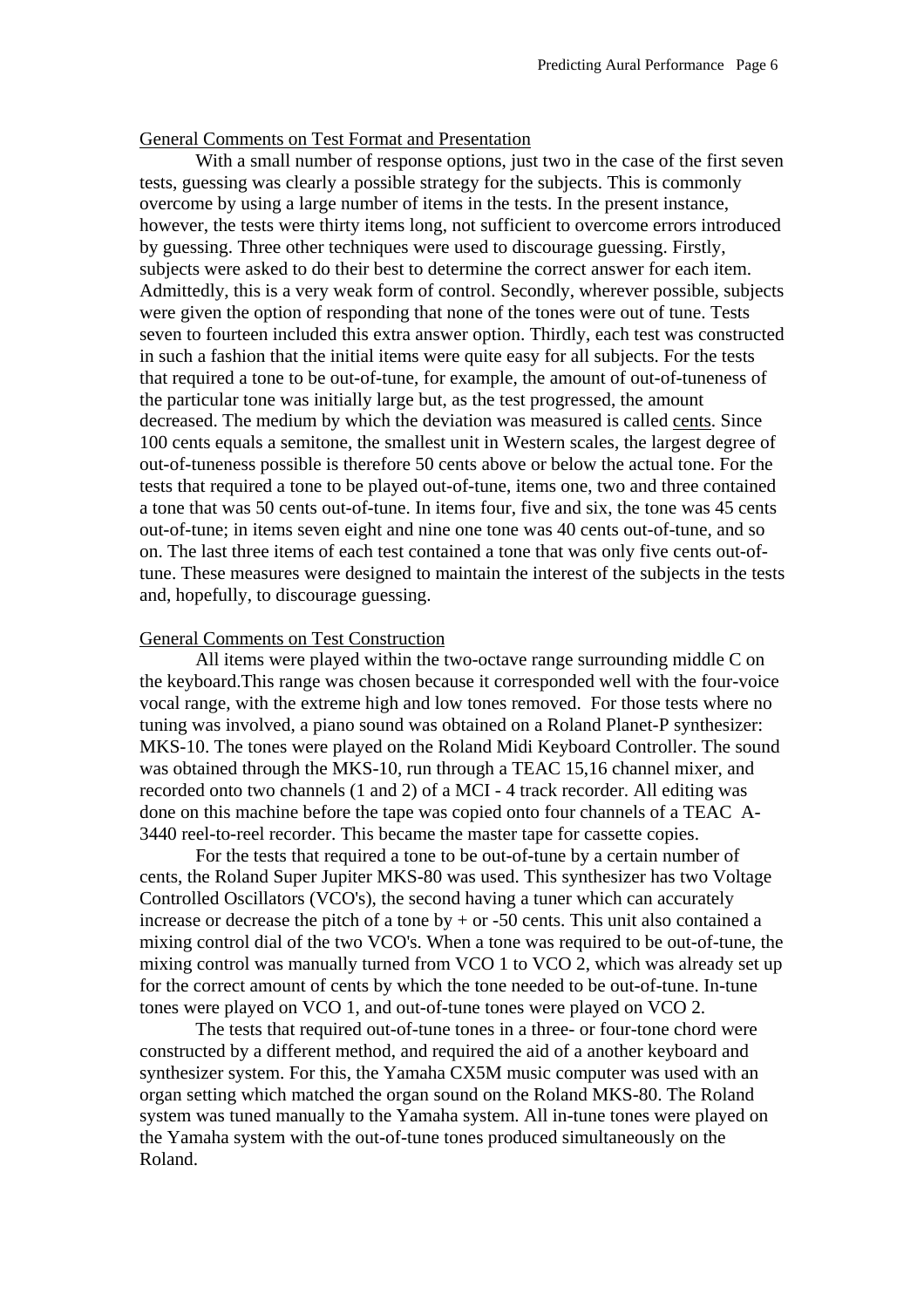All instructions and practice items were included on the recording, and each individual item was announced. An electronic metronome with a silent visual display was used to enable recording to proceed while tones were produced in time to the beat. Depending on the nature of the test, tones and chords were held for one or two full crotchet beats (M.M.=60). Eight beats of silence allowed time to answer.

## Description of Dependent Variable

 The aural training percentage recorded at the end of semester one, 1990, was the result of two separate examinations, a test requiring written responses worth 40% and a practical test worth 60%. The written examination included recognition of intervals. A total of twenty intervals were assessed in both ascending and descending order. Questions were of four main types: (a) students were given the first tone on the staff and asked to write the second, (b) the tonic tone was given and students were asked to write both tones of the interval, (c) two tones were given successively and students were asked to supply the correct label (eg. major third), (d) two tones were given simultaneously and students were asked to supply the correct label. Students were also required to recognize triads in their root positions and inversions on any degree of the major or minor scales. In the final section of this examination, students had to complete five dictations. For the first dictation, the students were required to write the rhythm for a piece of music. For the second dictation, the rhythm was supplied and the students wrote the melody. The third dictation consisted of a known tune, one to which they had been exposed during training. The fourth dictation was an unfamiliar melody and students were required to write both rhythm and melody. The final dictation was a two- or three-part melody.

 The practical test involved the reproduction of pieces which had been set for memorisation during the semester. Examples included canons, themes from composed works, folk songs, and two- and three-part exercises. For the actual performance, students were allowed to choose one of the pieces but other pieces were also chosen by the examiner. The examiner chose examples which covered set memorised works, use of Solfege, use of letter names, singing upper and lower parts, and singing one part and playing another on the keyboard simultaneously. The practical test also covered more techical aspects of aural skills. Students were asked to sing (a) intervals in both ascending and descending order, (b) a series of intervals given numbers and starting tones, (c) ascending and descending scales to set rhythms, (d) triads in ascending and descending order. Rhythmic ability was also assessed through such exercises as clapping in two-part rhythms, clapping or tapping in canon with self, clapping an ostinato with the left hand while singing and conducting with the right.

 Marks were allotted for all of these activities and added to the marks gained for the written section to yield the final aural score which formed the criterion variable in this study. Thus, it could be said to represent an amalgam of many different aural skills.

## Procedure

 The students were each required to participate in three single-hour sittings. The battery was administered to groups of nine or ten students at a time with each student listening to the tests through headphones. Data collection took six weeks, between the 9th July, 1990 and the 17th August 1990. Aural training results were available at the end of semester for 76 of the 91 students taking part in the study.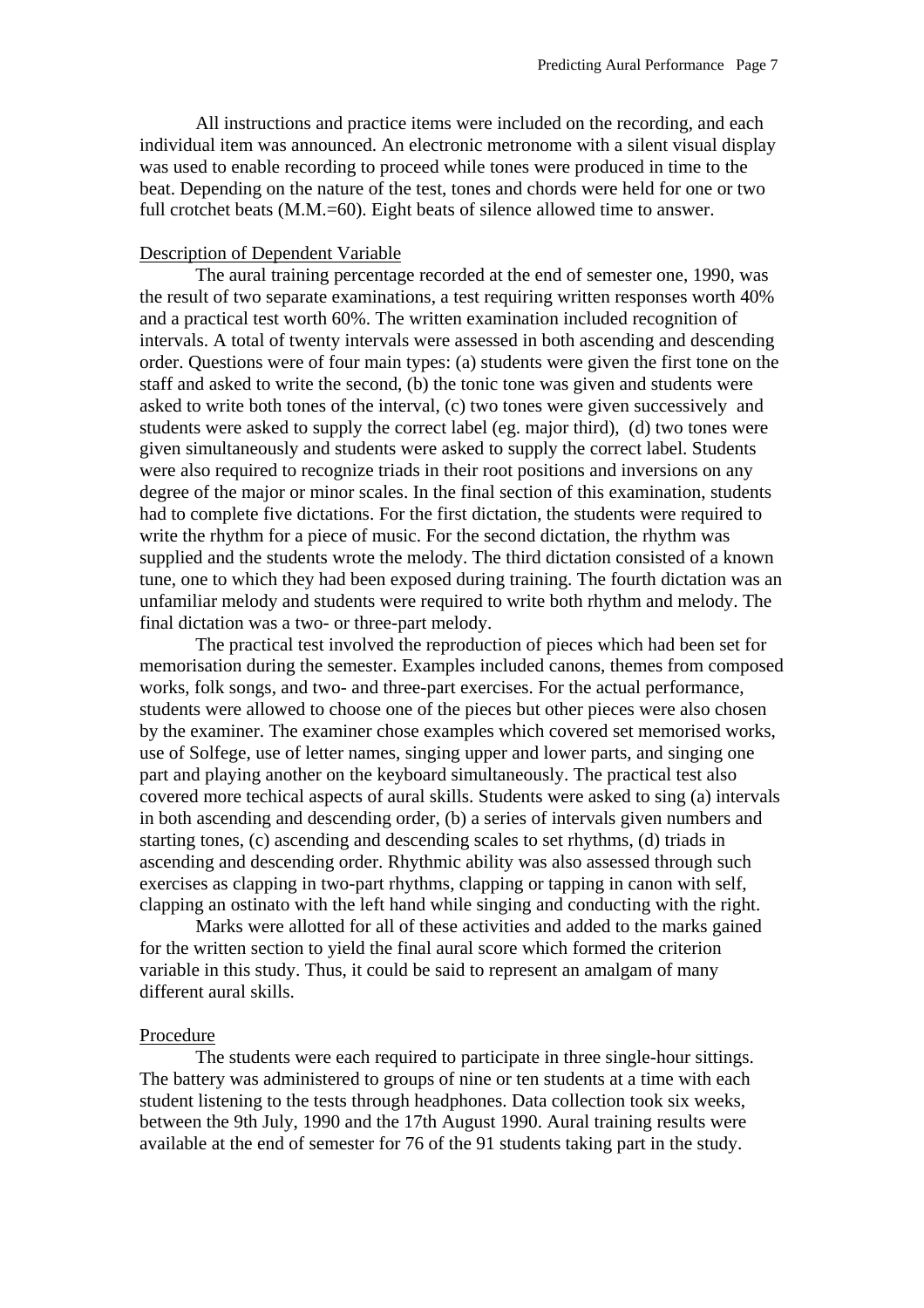#### Results

#### Preliminary Analyses

 The first 30 students who participated in the study received 100% for Tests 1, 2, and 4. These are three of the four tests which were designed to tap pitch discrimination abilities. Since the variability of these tests was nil for the first 30 students and reduction of testing time was an important consideration, these three tests were taken out of the battery for the remaining students. This constituted the only variation in testing procedure for the subjects in this study.

 Because the majority of the tests were newly developed, the initial stage of data analysis entailed calculating reliability estimates for each test. Data from all 91 students were used in these analyses. Cronbach's Alpha, as implemented in the SPSS Reliability sub-programme, was used as an index of internal consistency. Those items identified as suppressing the reliability of the test because of negative item-total correlations were removed to ensure that as far as possible subsequent analyses were conducted on scales which were homogeneous. Table 1 displays the reliability estimates for all tests and includes the number of items deleted from each test. The tests all have reliabilities somewhere in the 0.50 to 0.86 range, with ten of the estimates falling between 0.50 and 0.67. These tests, therefore, have moderate reliability.

| Table 1 |                                                     |
|---------|-----------------------------------------------------|
|         | Reliability Scores of 11 Tests in the Pitch Battery |

| Test | Final Rel. | Final No. of |
|------|------------|--------------|
|      |            | items        |
| 3    | .67        | 27           |
| 5    | .86        | 30           |
| 6    | .50        | 14           |
| 7    | .53        | 20           |
| 8    | .57        | 22           |
| 9    | .66        | 25           |
| 10   | .51        | 23           |
| 11   | .51        | 18           |
| 12   | .54        | 20           |
| 13   | .53        | 27           |
| 14   | .50        | 19           |
|      |            |              |

## $N = 91$

 Summary statistics for all eleven tests retained in the battery are reported in Table 2. Data from all 91 subjects were used to compute these statistics.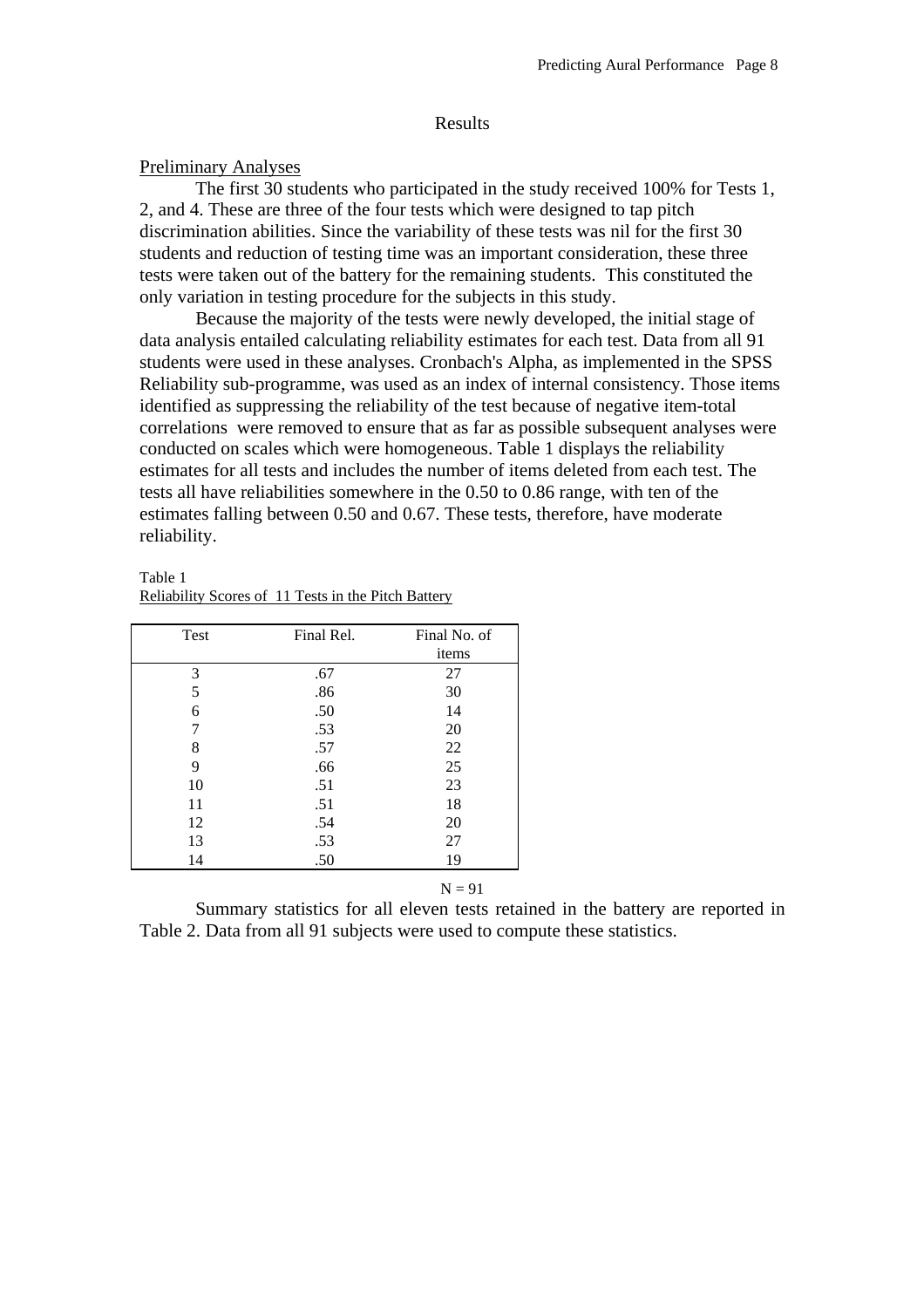| Variable       | Mean     | S. D. | Minimum        | Maximum | No.of items |  |
|----------------|----------|-------|----------------|---------|-------------|--|
|                | $(N=91)$ |       |                |         |             |  |
| 3              | 22.92    | 3.00  | 14             | 27      | 27          |  |
| $\sqrt{5}$     | 25.89    | 4.50  | 9              | 30      | 30          |  |
| 6              | 7.82     | 2.36  | 3              | 12      | 14          |  |
| $\overline{7}$ | 13.29    | 2.79  | 5              | 18      | 20          |  |
| 8              | 9.14     | 3.06  | 2              | 19      | 22          |  |
| 9              | 11.36    | 3.78  | $\overline{4}$ | 21      | 25          |  |
| 10             | 10.26    | 2.67  | $\overline{4}$ | 17      | 23          |  |
| 11             | 8.51     | 2.81  | $\Omega$       | 15      | 18          |  |
| 12             | 4.79     | 1.80  |                | 9       | 20          |  |
| 13             | 10.70    | 3.48  | $\theta$       | 18      | 27          |  |
| 14             | 5.89     | 2.61  | 4              | 17      | 19          |  |
|                |          |       |                |         |             |  |
| Aural          | 74.03    | 10.11 | 50             | 96      | 100         |  |
| Training %     |          |       |                |         |             |  |
| $N = 91$       |          |       |                |         |             |  |

Table 2 Summary Statistics for Total Test Scores

 Tests 1, 2, and 4 have been left out of Table 2 for reasons explained earlier: they were too easy and were not administered to all subjects. It appears from Table 2 that the difficulty level of the tests varied markedly, ranging from quite easy in the case of Test 5, with a mean proportion correct of 0.86, to quite difficult in the case of Test 12, with a mean proportion correct of 0.24. The question of appropriate difficulty level is always a perplexing one in an exploratory study and in the present study it led to situations where some tests were clearly too easy and in other cases too hard. By and large, however, the data shown in Table 2 indicate that there is reasonable variance on most measures.

 In order to examine the relationships among these eleven tests, Pearson Correlation Coefficients were calculated. These are shown in Table 3.

Table 3

| Correlation Matrix Obtained from Eleven Tests $(N=91)$ |  |
|--------------------------------------------------------|--|
|--------------------------------------------------------|--|

| Tests           |         |         |        |         |         |         |         |         |        |         |     |
|-----------------|---------|---------|--------|---------|---------|---------|---------|---------|--------|---------|-----|
|                 | 3       | 5       | 6      | 7       | 8       | 9       | 10      | 11      | 12     | 13      | 14  |
| T5              | $.29**$ |         |        |         |         |         |         |         |        |         |     |
| Т6              | .07     | $.26**$ |        |         |         |         |         |         |        |         |     |
| T7              | $.42**$ | $.34**$ | $.25*$ |         |         |         |         |         |        |         |     |
| T8              | $.31**$ | $.22*$  | $-.07$ | .16     |         |         |         |         |        |         |     |
| т9              | $.23**$ | .09     | $-.02$ | $.28*$  | $.46**$ |         |         |         |        |         |     |
| T10             | $.19*$  | $.20*$  | .11    | $.27*$  | $.38**$ | $.41**$ |         |         |        |         |     |
| <b>T11</b>      | .17     | .12     | .01    | .14     | $.25**$ | $.25**$ | $.31**$ |         |        |         |     |
| <b>T12</b>      | $.28**$ | $.31**$ | .12    | .17     | .11     | $.22*$  | $.30**$ | $.25**$ |        |         |     |
| T <sub>13</sub> | $.27**$ | $.22*$  | $-.08$ | .07     | .06     | $.21*$  | .06     | $.37**$ | $.29*$ |         |     |
| T14             | $.26**$ | $.17**$ | $-.06$ | $.23*$  | $.23*$  | $.22*$  | .15     | $.32**$ | .10    | $.45**$ |     |
| Aur             | $.40**$ | $.36**$ | .18    | $.49**$ | $.23*$  | $.28**$ | $.36**$ | $.33**$ | $.30*$ | .17     | .21 |

 $*p < 0.05$  \*\*p < .001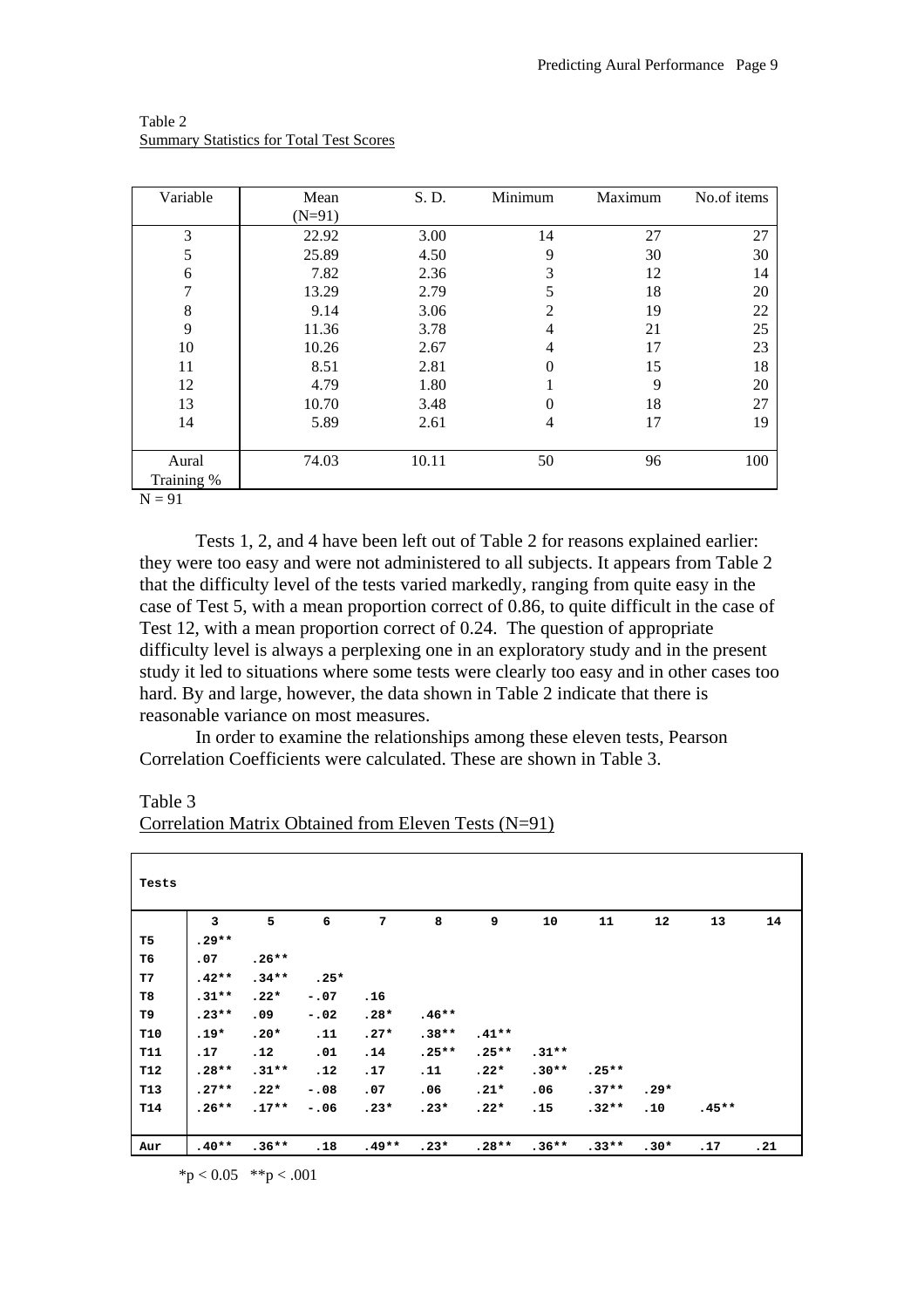The pattern of correlations is interesting. Although the battery was deliberately constructed to include tests which differed from each other, it did include some which might have been expected to correlate highly. The first point to note is that there are no extremely high correlations among the tests themselves. This can probably be attributed, at least in part, to the modest reliability estimates for many of the tests. The highest correlation is in fact 0.46, between Tests 8 and 9, which differed only in the types of scale used. The second point to note is that eight of the tests correlate with the dependent variable. Although none of the correlations could be regarded as high, the maximum being 0.49, these figures are quite in line with those obtained in many other prediction situations. Coupled with what appeared to be a lack of multicollinearity among the predictor variables, these correlations with the criterion suggested that individual tests might well be explaining different parts of the variance in the dependent variable.

## Factor Analyses

 The original test battery was designed to capture variance associated with two broad factors: pitch discrimination and intonation. The deletion of three of the four markers for the first factor, however, virtually ruled out any chance of these two factors emerging. An attempt to fit the two factor model using confirmatory factor analysis (Joreskog & Sorbom, 1987) was unsuccessful ( $\chi^2$ <sub>df,43</sub> = 82.20). Subsequent analyses were conducted using the remaining eleven tests as separate independent variables. Because 15 of the subjects did not receive Aural scores, these analyses were based on 76, rather than 91, cases.

## Data Screening

 Prior to the main regression analyses, screening procedures were applied to the full data set. In most cases, variables were normally distributed, except for Test 5 and Test 14 where considerable skewness was evident. Transformations were applied to these variables but regression results were not affected so the untransformed variables were retained. A number of univariate outliers were identified, particularly for Tests 10 and 12. Again, because removal of these outliers did not affect the regression analyses, untransformed data was used in subsequent analyses. An inspection of scatterplots revealed that assumptions of linearity were met. The correlation matrix (Table 3), as mentioned above, using the criteria specified by Tabachnick & Fidell (1989, p. 87), revealed no indication of multicollinearity or singularity within the set of independent variables. With the use of a  $p<0.001$ criterion for Mahalanobis distance, no multivariate outliers among the cases were identified.

## Regression Analyses

 To investigate how well the tests of the battery predicted aural training results, a stepwise multiple regression from the SPSSx package was performed. This procedure automatically enters variables into the regression equation in order of their correlation, in the case of the first variable, or partial correlation, in the case of remaining variables, with the criterion.Stepwise was used because there were no prior expectations about which variables would serve as the best predictors. To assist with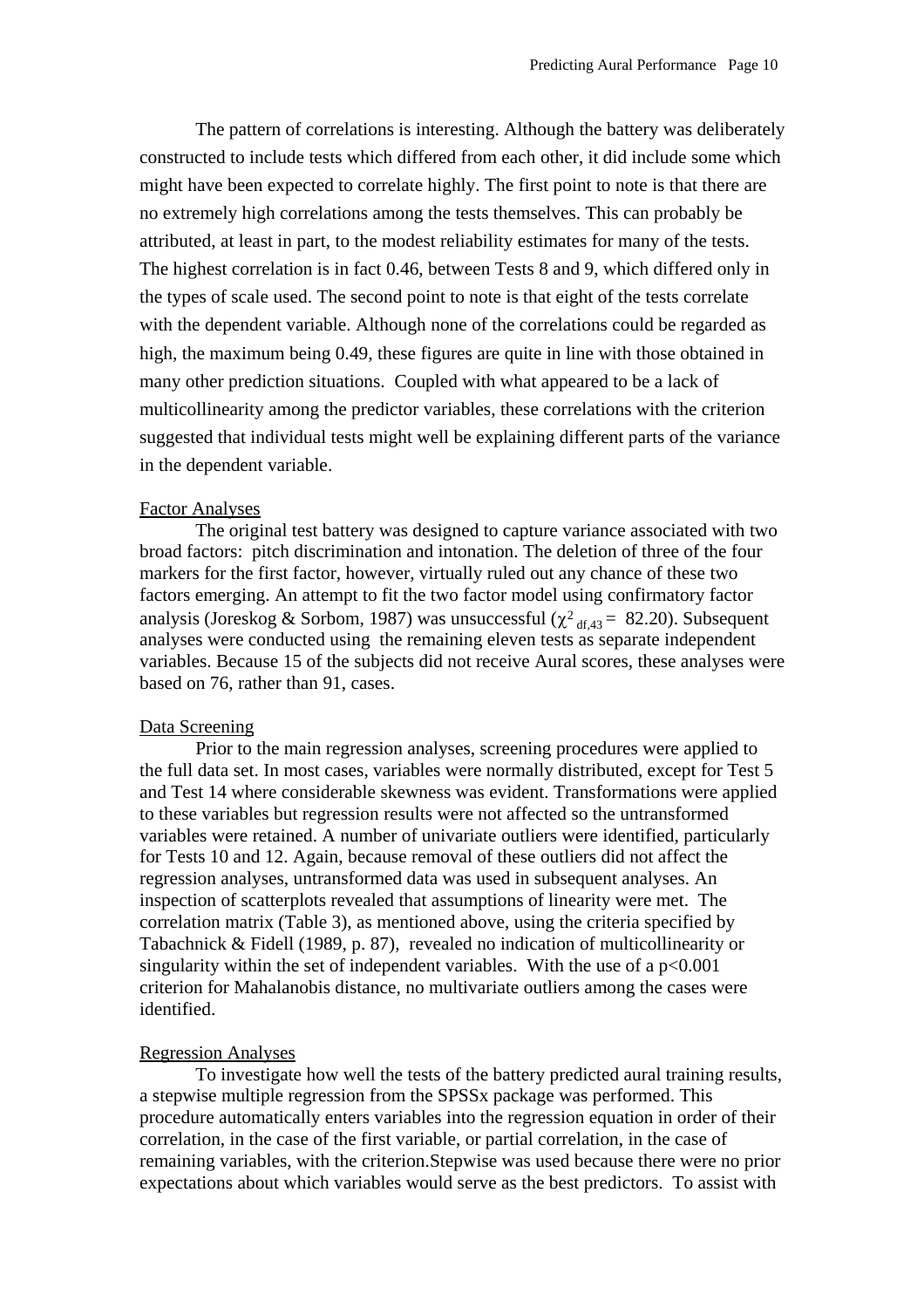the interpretation of relative contributions of variables, squared semipartial correlation coefficients are also reported. A summary of the final results for those variables which had significant Beta coefficients is presented in Table 4.

Table 4

Results of Stepwise Regression of Individual Tests on Aural Training Scores  $(N=76)$ 

| Test                                              | Correlation with Dependent | - B  | b    | $sr^2$        |  |  |  |  |
|---------------------------------------------------|----------------------------|------|------|---------------|--|--|--|--|
|                                                   | Variable                   |      |      | (incremental) |  |  |  |  |
|                                                   | 0.49                       | 1.40 | 0.37 | $0.24**$      |  |  |  |  |
| 11                                                | 0.33                       | 1.01 | 0.28 | $0.07**$      |  |  |  |  |
| 5                                                 | 0.36                       | 0.60 | 0.24 | $0.05*$       |  |  |  |  |
| $R^2 = 0.36$<br>$R^2 = 0.33$ (Adj.)<br>$R = 0.60$ |                            |      |      |               |  |  |  |  |
| **p< $0.001$                                      |                            |      |      |               |  |  |  |  |

 $*p<0.05$ 

Where  $B =$  unstandardised regression weighting

 $b =$  standardised regression weighting

 $sr<sup>2</sup>$  = squared semipartial correlation (unique contribution of variable)

 Three of the independent variables contributed significantly to prediction of aural training scores. Test 7 alone contributed 24%, test 11 contributed a further significant 7%, and Test 5 contributed a further significant 5%. The three tests together accounted for 36% of the variability in Aural training scores. Test 3, although it had the second highest correlation with Aural scores, did not appear in the final equation. Clearly, the proportion of variance which it could have explained had already been accounted for by Test 7.

#### Discussion

 The aim of the investigation was to determine how well a newly developed batttery of tests, containing mainly tests of intonation, could predict tertiary student aural training results. Despite the exploratory nature of the study and problems with reliability and appropriate difficulty level among the predictor variables, the amount of variance explained was not only statistically significant but but quite noteworthy from a practical point of view.

 It is interesting to consider the nature of the three tests that were most predictive. Test 7 required the subject to identify the tone out-of-tune in a dyad. Test 11 was similar, except the subject was required to identify the tone out-of-tune in a triad. Both these tasks required the subject to discriminate a tone that was played at the same time as one or two other tones. It is interesting that these tests were better predictors than the tests whose stimuli required the subject to identify a tone out-oftune in a passage or to indicate whether a single tone was out-of-tune. A possible explanation is that it is easier to identify out-of-tuneness when there is an in-tune tone played at the same time, serving as a reference tone.

 The third best predictor was Test 5 which required the students to decide whether the melodic or harmonic form of the minor scale was being used in a passage of tones. Test 5 was the only test assessing learned aural skills that did not use out-oftune tones. It is interesting that Test 5 is a better predictor than Test 10. It may be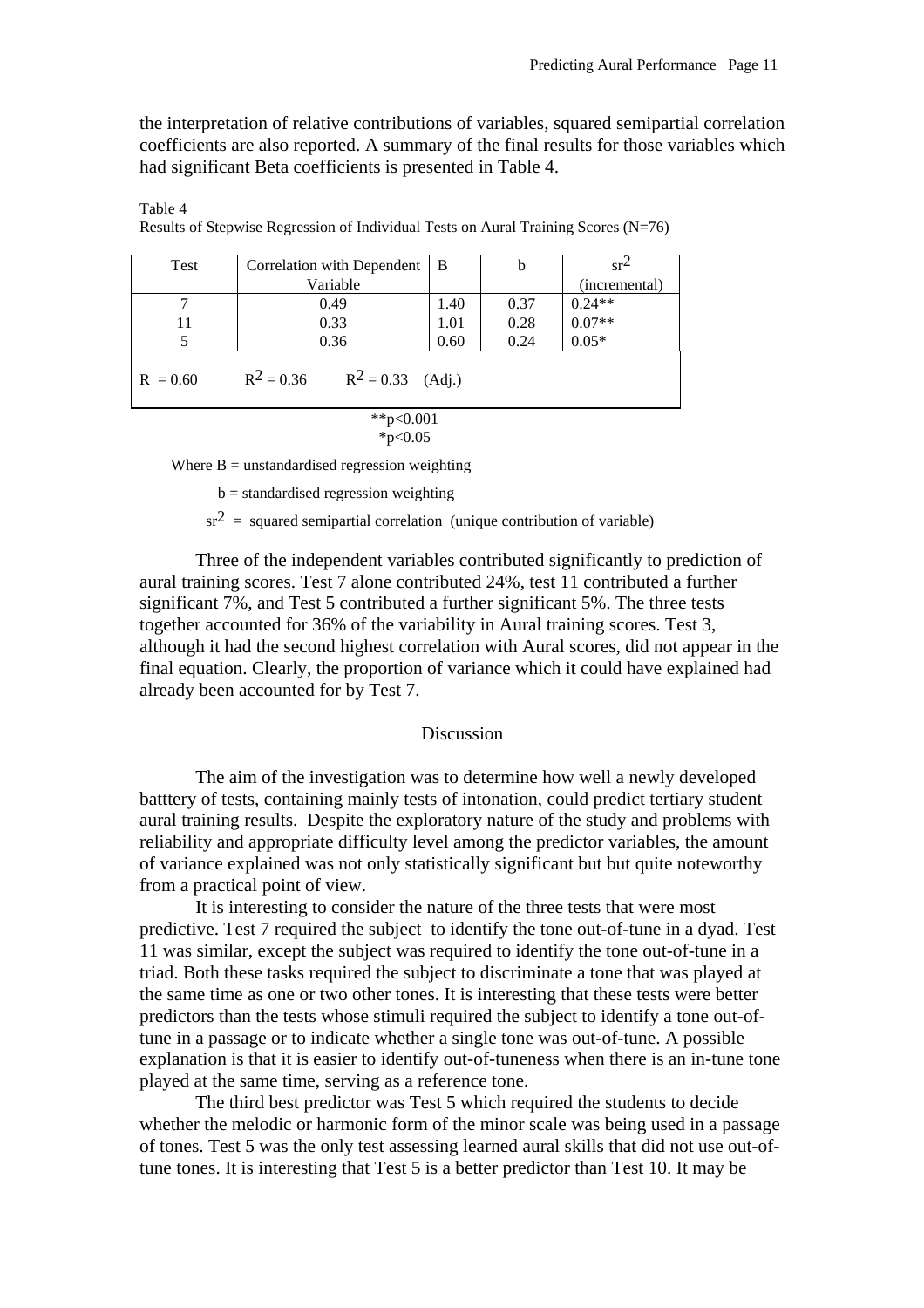recalled that the latter test is very similar to Test 11, except that major triads were used instead of minor triads. Test 5 examines an important skill which is not usually assessed in aural form. Students are usually required to distinguish between the two forms of the minor scale by performance only.

 It should also be pointed out that the pattern of correlations among the tests themselves makes it difficult to say exactly which tests are most important in predicting Aural performance. Test 3 shares more variance with Aural scores than either Tests 5 or 11, but is excluded from the equation by the prior extraction of Test 7. Test 3 is more like a traditional test of pitch discrimination. Rather than say that such tests are unimportant in accounting for variance on Aural training scores, we prefer to say that their contribution is covered by some of the newer tests developed for the present battery.

 Turning to the tests which did not contribute to the prediction of the dependent variable, test six appeared to have little commonality with the other tests in the battery and did not correlate with the criterion (scatterplot was rectangular). The low reliability of this test suggests that students did not approach the task in a consistent manner and may have resorted to guessing. A possible explanation is that the test did not contain enough in-tune tones to serve as reference points. Only the first tone was in-tune. All other tests of this nature included more tones for reference (Tests 8, 9, and 10), or had a reference in-tune dyad or triad before each test item (Test 11, 12, 13, and 14). The concept of categorical perception offers another explanation, not necessarily at odds with the first. The concept refers to a process whereby continuous acoustic variation is transformed into a discrete set of auditory events (Siegal and Siegal, 1977a, 1977b). These authors reported that musicians with good interval judgement were poor at discriminating between in-tune melodic intervals and out-oftune melodic intervals. These findings suggest that tests of intonation may yield unpredictable results simply because even accomplished musicians fail to detect poor intonation. In the same way that a person with good language skills recognises the sound of the letter 'a' without difficulty even when it is quite distorted, so too do accomplished musicians recognise a tone for what it supposed to be, rather than for what it actually is. Test 6, with just a single reference tone, may well have invoked this tendency among the better students thereby reducing their performance to the level of the less accomplished students.

 Whilst these findings are encouraging, the study contained some obvious weaknesses. Due to its exploratory nature, there was some uncertainty concerning the appropriate difficulty level of the tests used. It appears that three tests were too easy and that other tests were too difficult for this sample. In the case of the tests that were too difficult, an inspection of the items deleted indicates that they were mostly towards the end of the tests, where difficulty level had been manipulated by decreasing the amount of of out-of-tuneness. The particular problem with this technique is deciding the limits for out-of-tuneness. Even though there is a desired rate of frequency for each tone, there is some question concerning how much deviation from this desired frequency is identifiable. From inspection of the reliability table, it appears likely that students were guessing items near the end of some tests, suggesting that tones which are out of tune by five, ten or even fifteen cents may be too difficult for a tertiary music population to identify.

 An important consideration in predictive research is the reliability and validity of not only the predictor variables but also the criterion variable. Although we have been able to provide a fairly comprehensive description of the criterion variable, we